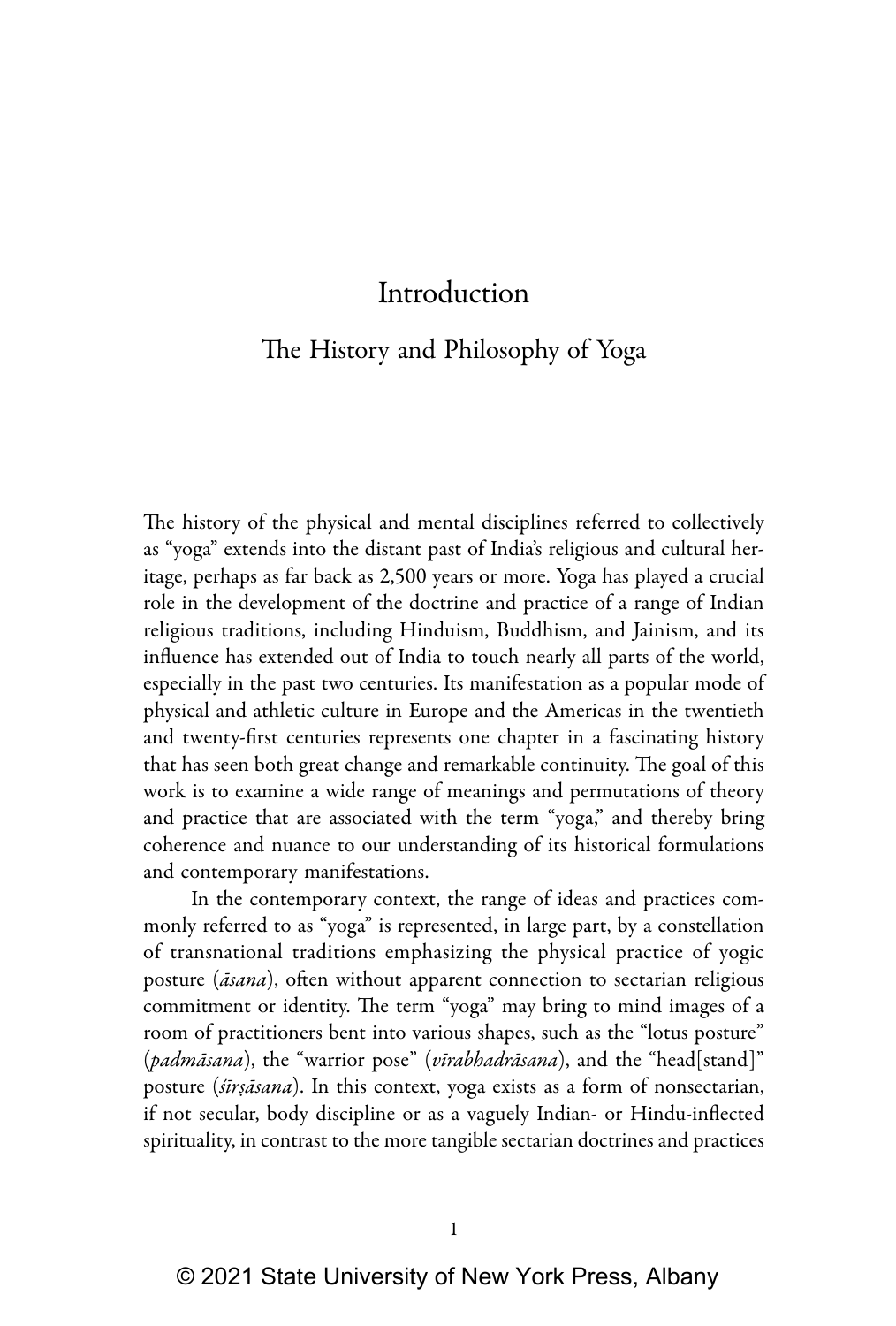of mainstream institutional religion. Upon closer examination, however, it becomes evident that even the most athletic or calisthenic forms of yoga have their roots in Indian traditions that have complex philosophical and religious histories behind them. Modern yoga is the product of a process that bridged the worlds of Indian spirituality and European physical culture, laying a foundation for its extraordinary international and cross-cultural appeal. Modern yoga has been sculpted to suit modern aspirations and inclinations that are the common heritage of a cosmopolitan culture that crosses the boundaries of modern nation-states and traditional societies. The success of yoga in the modern era is, in part, a function of the entrepreneurial spirit of its formulators who consciously sought to bridge cultural worlds in the late nineteenth to the mid–twentieth century. Such innovation remains unabated into the twenty-first century and is likely to stretch well into the future.

The term "yoga" is derived from the Sanskrit verbal root *√yuj*, which is cognate with, and roughly equivalent to, the English infinitive verb form "to yoke." This meaning provides one of the most basic and universal definitions of yoga, as a "yoking" or disciplining of the body and mind. In explicitly theistic or monistic contexts, this yoking may also refer to the "union" of one's innermost self or soul (*ātman*) with a personal deity (*devatā, īśvara*), a supreme self (*paramātman*), or an impersonal absolute reality (*brahman*) through devotional or contemplative practice. These two senses of the term, as "discipline" and as "union," which are among a number that will be explored in this work, give a sense of the spectrum of interpretive possibilities available with respect to understanding what the Sanskrit term "yoga" means. Yoga, as such, might be conceived of as referring generically to a method of disciplining mind and body, a mode of practice not unique to any particular religious or philosophical tradition—thus making sense, for example, of the expressions "Christian Yoga" or "Jewish Yoga." It might alternately be framed as a particular vision of achieving spiritual liberation through insight into or identity with an ultimate being or reality, such as that expressed in the Hindu Vedānta formula equating the individual self (*ātman*) with absolute reality (*brahman*). Though a number of central concepts link together the range of definitions of yoga, it nevertheless varies dramatically in meaning, scope, and purpose within the various contexts in which it is found. Examining the theory and practice of yoga in its various historical situations brings to light the ways in which yoga has unique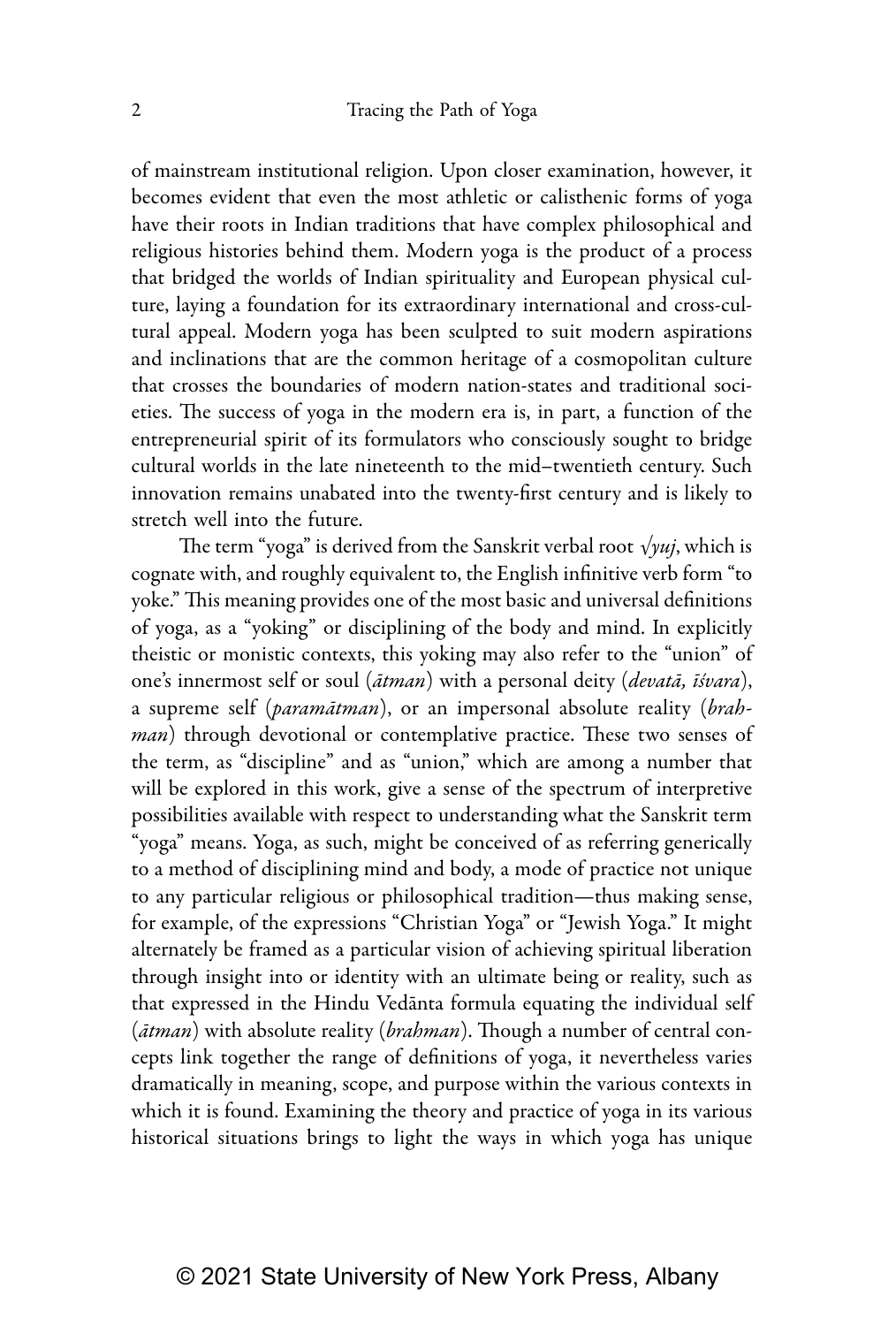and distinctive manifestations, while at the same time illustrating how the practices of even the most thoroughly modernized forms of yoga can be, and often are, understood within conceptual frameworks established in their premodern ancestors.

Although references to yoga are pervasive in the history of Indian religion and philosophy, considerable disagreement persists among different Indian religious traditions over the degree of centrality of yoga within the spiritual path. Yoga ranges from being viewed as essential to spiritual realization, to being an aid to it, or, conversely, to being an impediment to or distraction from the goals of the religious life. Its practices have also often been viewed as a means to gain power or mastery over the world as much as a way to obtain spiritual knowledge or liberation. The image of the yoga practitioner (the *yogī*, *yogin*, or *yoginī*) is, in many cases, deeply informed by the great powers they are said to obtain through their disciplining of body and mind. Such powers may be alternately viewed as an impediment to spiritual liberation, as indicators of spiritual progress, or as facilitating the compassionate activity of an enlightened or liberated being. In some cases, yoga has been critiqued as overly ascetic in its orientation, as a form of self-mortification that causes undue pain to the practitioner and thereby impedes their progress toward spiritual liberation. The great range of understandings, interpretations, and applications of yoga in the Indian tradition are, in part, a function of these varied viewpoints on its purpose and efficacy.

This study is focused on the origin and development of yoga in its Indian contexts, primarily within the Indian religious traditions of Hinduism, Buddhism, and Jainism, with an eye to its impact on other traditions in India and beyond.<sup>1</sup> Yoga has been explored and explained at greatest length and in most detail by scholars and practitioners within Hindu, Buddhist, and Jain traditions, who frequently sought to define and defend yoga in connection with their core religious and philosophical principles. It is within these traditions that yoga has found its broadest range of formulations in terms of theoretical understanding and practical application. The role and function of yoga varies significantly within these sectarian divisions of the Indian tradition as well as among them. Formulations of yoga are also affected, over time, by major shifts in Indian philosophy, literature, and ritual practice, such as the advent of pan-Indian traditions of scholastics (*śāstra*), personal devotion (*bhakti*), and ritual extension (*tantra*) over the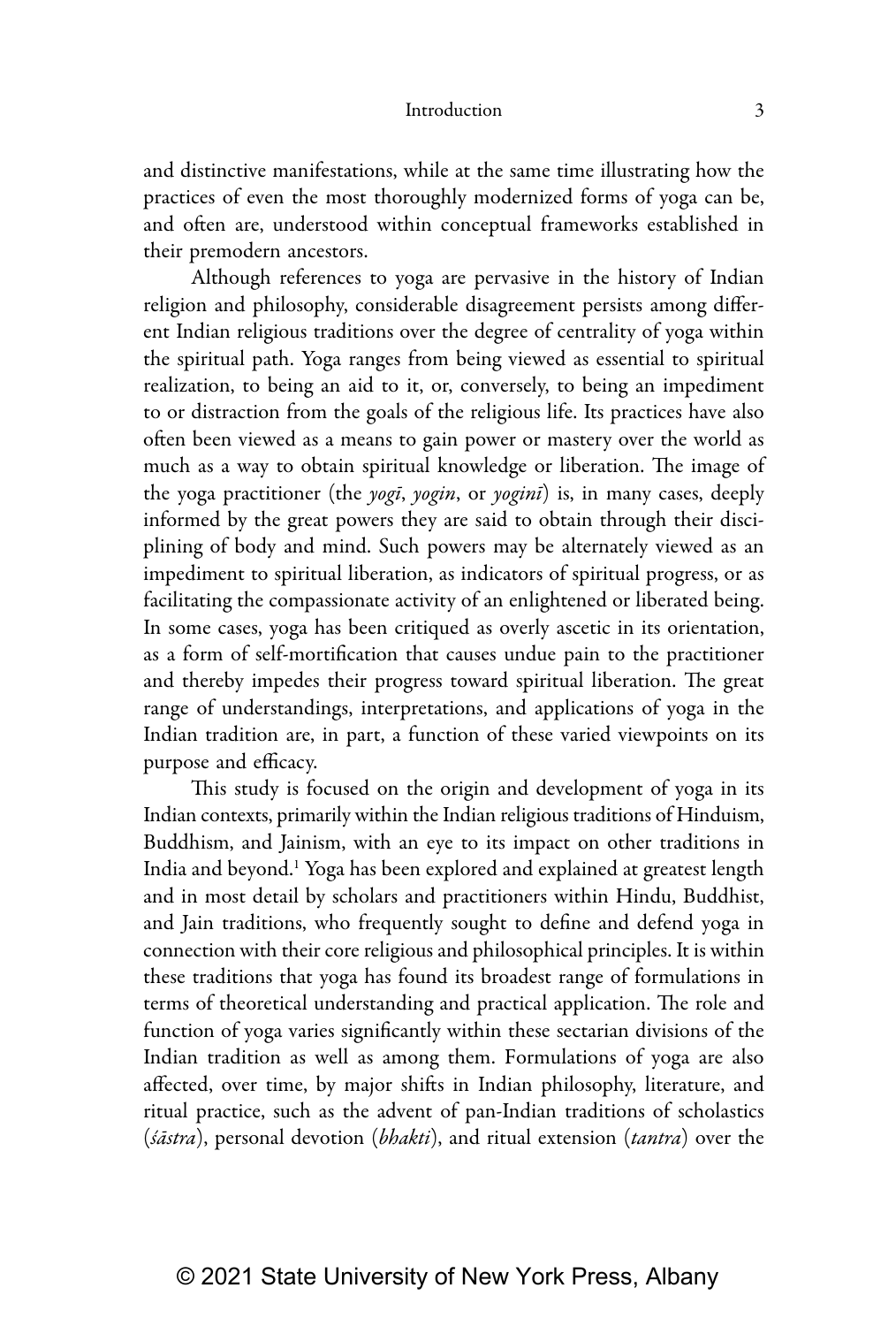course of the first millennium of the Common Era. Likewise, encounters with Islam and Christianity, and with European cultures during the colonial and modern eras in India, shaped Indian religion, philosophy, and physical culture, and thereby the formulation of yoga, in important ways. These shifts culminated in the transformation of yoga into a popular transnational phenomenon in the nineteenth and twentieth centuries and the elevation of yoga within India to a status as iconic of Indian, and especially Hindu, spirituality and even of the Indian nation itself in the twenty-first century.

The scope of this work is broken down into historical eras with topically focused sections, augmented by discussions of academic issues in the contemporary study of the theory and practice of yoga, such as questions regarding the origins of yogic concepts and practices, the role of founding figures in yoga traditions, the relationships between Hindu, Buddhist, Jain, and other traditional formulations of yoga, the content of major texts, and the social and cultural contexts in which yoga developed. Emphasis is placed on the ways in which yoga is seen as a means of obtaining power and mastery over the world, termed the *numinous* dimension of yoga, as well as a means to achieve deep insight and freedom from worldly pain and misery, referred to as the *cessative* dimension of yoga. This numinous-cessative dynamic is connected to broader issues regarding the relationship between renouncer and householder traditions in Indian religion, in which other-worldly and this-worldly orientations are represented. It is also related to important philosophical and theological questions regarding the goals of the practice of yoga and the nature of liberation as it is represented in relative states of embodiment and disembodiment and of worldly perfection and transcendence. These issues extend in various ways into the formulation of modern yoga traditions, where the mundane goals of material success, personal health, and communal well-being exist in tension with more soteriologically oriented inclinations and aspirations. Overall, this study aims to provide a nuanced philosophical (phenomenological) examination of the conceptual and pragmatic frameworks utilized in the theory and practice of yoga in its different eras, framed within the historical (sociocultural) contexts in which they were developed and utilized. As such, it aims to finds a middle ground between scholarly works on the topic that have, respectively, principally focused on the description of yoga philosophy and practice, such as Mircea Eliade's *Yoga: Immortality and Freedom* (1954) and Georg Feuerstein's *The Yoga Tradition* (1998), or on the social, political, and economic forces in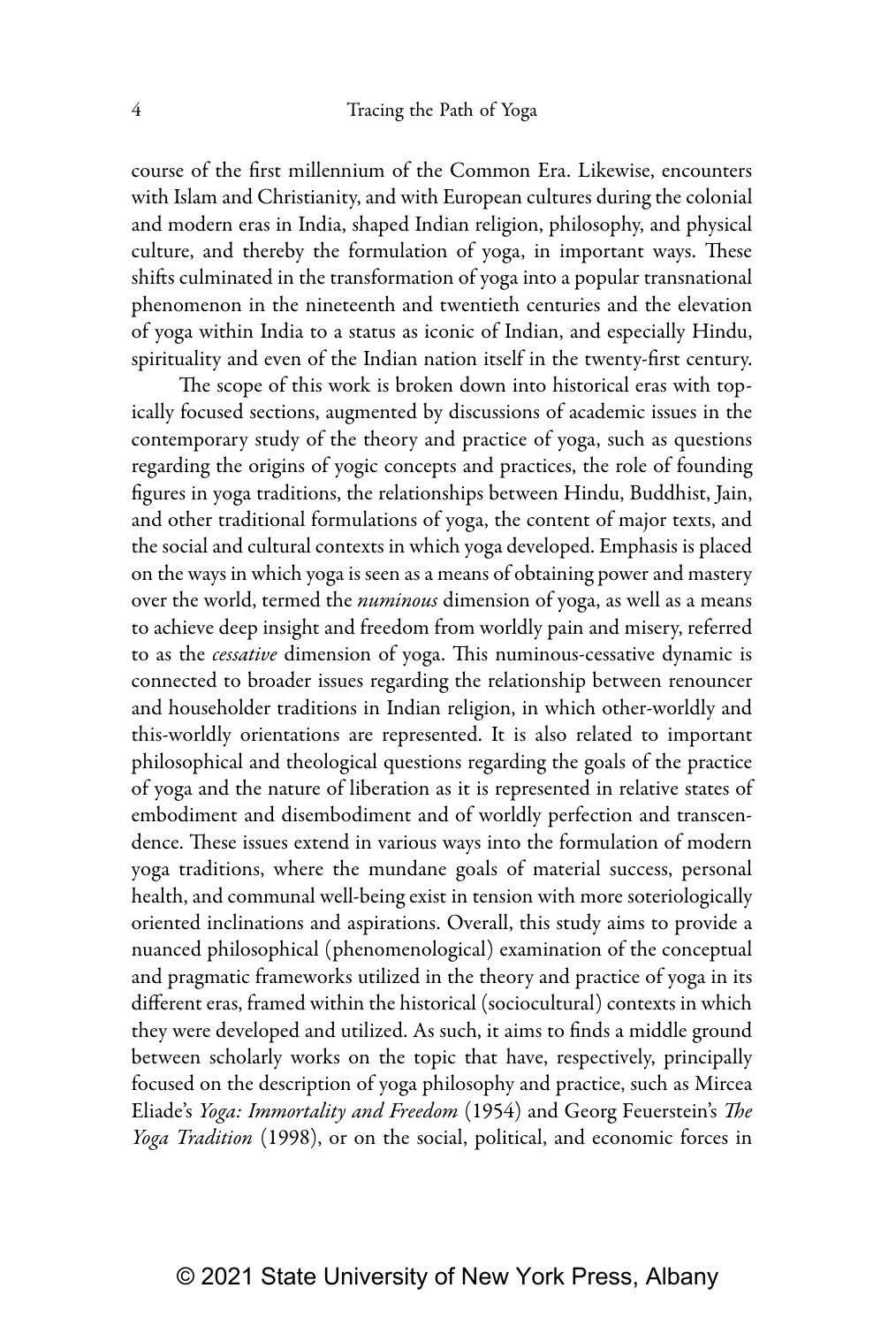yoga's history, such as Geoffrey Samuel's *The Origins of Yoga and Tantra: Indic Religions to the Thirteenth Century* (2008).

For those primarily interested in the origin and structures of modern yoga traditions, chapters 1 and 8 together provide an overview of various definitions of yoga and the principal structural elements and formulators of modern yoga traditions. Chapter 1 introduces a number of concepts used throughout the text and a broad chronological framework for understanding the development of yoga traditions over time. Particular focus is placed on the issues at stake in defining yoga, given its wide semantic range, with an emphasis on an approach that validates both generic and contextual meanings. Chapter 2 focuses on the prehistory of yoga as represented in the earliest theorized strata of yoga or "proto-yoga" practices in the Indus Valley Civilization and the Vedic tradition. This includes a discussion of theories regarding evidence for the origin of yoga in the Indus Valley Civilization and a discussion of the models of ascetic practice and agency found in the *brāhmaṇa* (priestly) literature of the Vedic tradition, the earliest documented form of Hinduism. Building on this foundation, chapter 3 examines the emergence of the yogic-ascetic paradigm in the mainstream of the emergent orthodox traditions of *brāhmaṇa* asceticism and the respectively heterodox *śramaṇa* renouncer traditions of Jainism and Buddhism.

Chapter 4 examines the classical Hindu model of yoga, the "yoga view" (*yoga darśana*), referred to as Pātañjala Yoga, Sāṃkhya-Yoga, Yoga Philosophy, or simply as Yoga, drawing upon Patañjali's *Yogasūtra* and the larger *Yogaśāstra*, the primary discourse (*sūtra*) and treatise (*śāstra*) texts of the *yoga darśana*. The first part of the chapter focuses on the conceptual framework of the Yoga philosophy in relationship to the ontology and metaphysics of the Sāṃkhya system of Indian philosophy, introducing the shared vision of reality in these two systems. The second part of the chapter focuses on the *aṣṭāṅgayoga* or "eight-limbed yoga" system of practice as developed in the *Yogasūtra*, with an emphasis on how the practice of yoga is presented as a discipline for realizing supernormal accomplishments and powers (*siddhi*, *vibhūti*) of perception and action, leading ultimately to the attainment of spiritual liberation (*kaivalya*). Chapter 5 focuses on the emergence of yoga as a recurrent topic within the Hindu epic and narrative literature (*itihāsa-purāṇa*) and in priestly scholastic and legal treatises (*dharmaśāstra*). Emphasis is placed on the elevated status of yoga and its human and divine practitioners within the *Bhagavadgītā* and Hindu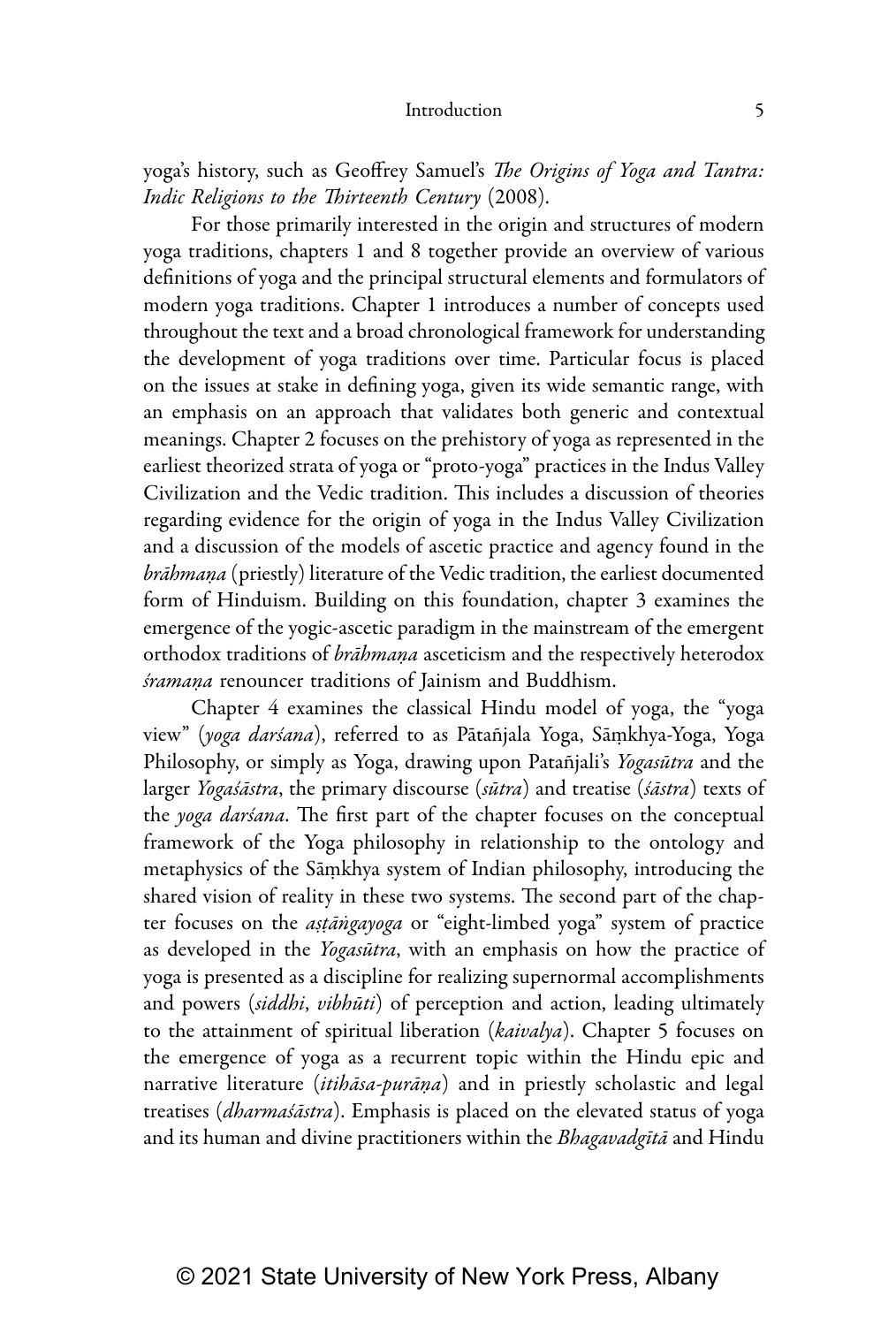Purāṇa literature and the mainstreaming of yoga into householder culture as represented by the integration of yoga into the Hindu legal (*dharma*) and philosophical (*darśana*) literature.

Chapter 6 explores the role of yoga within sectarian and scholastic treatises of the classical *śramaṇa* traditions of Buddhism and Jainism within the context of the flowering of Indian philosophy in the early to mid-centuries of the first millennium of the Common Era. Particular attention is paid to the development of Buddhist and Jain path literature that situates yoga within systematic presentations of doctrine and practice that delineate the stages on the path to spiritual liberation. Chapter 7 examines transformations of yoga with respect to emerging paradigms of personal devotion (*bhakti*) and ritual extension (*tantra*) in medieval Indian traditions of Hinduism, Buddhism, and Jainism. It also provides an overview of the principles of the formative Siddha, Mahāsiddha, and *haṭhayoga* traditions of this era, with significant attention to their relationship to Hindu and Buddhist tantric traditions and the development of modern modes of yoga practice that draw upon their methodologies. Chapter 8 focuses on modern yoga traditions and contemporary practice, demonstrating how modern yoga traditions represent a fusion of Indic and modern cosmopolitan, especially European, forms of bodily discipline, philosophy, and spirituality. It also provides an overview of a range of prominent gurus and institutions in modern and contemporary forms of yoga, emphasizing the role of entrepreneurial teachers in their formulation and documenting the ways in which modern yoga is connected to and disconnected from its premodern counterparts, in some cases in unexpected and counterintuitive ways.

The study of yoga in its various manifestations sheds light on a number of aspects of Indian religious traditions, including their philosophies, theologies, rituals, and soteriologies. Yoga embodies and reflects conceptions of the nature of the religious life as framed in Hindu, Buddhist, Jain, Sikh, and other traditions. In the modern era, yoga has become iconic of India itself, taking the form of a global and universalizing Indian physical culture and spirituality that has transcended its sectarian origins. As a popular transnational phenomenon, it has thrived at the boundaries between the religious and the secular and among a multitude of cultural and religious identities and commitments, from Hindu, Buddhist, and Jain to Sikh, Christian, and Jewish. The examination of these roots and branches of yoga provides insight into the history of Indian religion and spirituality and into